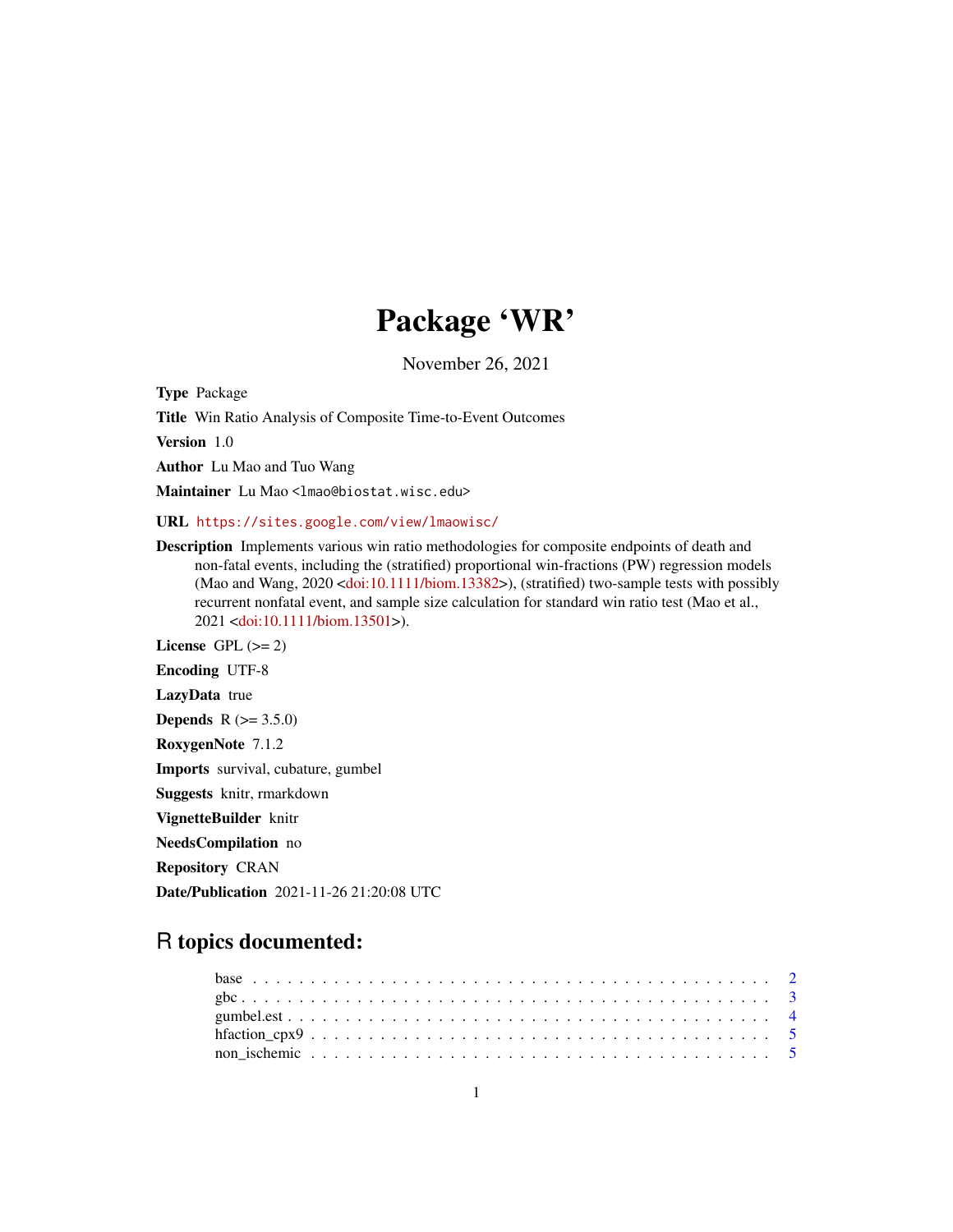<span id="page-1-0"></span>2 base

| Index |  |  |  |  |
|-------|--|--|--|--|
|       |  |  |  |  |
|       |  |  |  |  |
|       |  |  |  |  |
|       |  |  |  |  |
|       |  |  |  |  |
|       |  |  |  |  |
|       |  |  |  |  |
|       |  |  |  |  |

<span id="page-1-1"></span>

| base | Compute the baseline parameters needed for sample size calculation<br>for standard win ratio test |
|------|---------------------------------------------------------------------------------------------------|
|      |                                                                                                   |

## Description

Compute the baseline parameters  $\zeta_0^2$  and  $\delta_0$  needed for sample size calculation for standard win ratio test (see [WRSS](#page-13-1)). The calculation is based on a Gumbel–Hougaard copula model for survival time  $D^{(a)}$  and nonfatal event time  $T^{(a)}$  for group a (1: treatment; 0: control):

$$
P(D^{(a)} > s, T^{(a)} > t) = \exp \left(-\left[\{\exp(a\xi_1)\lambda_D s\right]^\kappa + \{\exp(a\xi_2)\lambda_H t\}^\kappa\right]^{1/\kappa}\right),\,
$$

where  $\xi_1$  and  $\xi_2$  are the component-wise log-hazard ratios to be used as effect size in [WRSS](#page-13-1). We also assume that patients are recruited uniformly over the period  $[0, \tau_b]$  and followed until time  $\tau$  $(\tau \geq \tau_b)$ , with an exponential loss-to-follow-up hazard  $\lambda_L$ .

## Usage

base(lambda\_D, lambda\_H, kappa, tau\_b, tau, lambda\_L, N = 1000, seed = 12345)

#### Arguments

| $lambda_D$ | Baseline hazard $\lambda_D$ for death.                            |
|------------|-------------------------------------------------------------------|
| lambda_H   | Baseline hazard $\lambda_H$ for nonfatal event.                   |
| kappa      | Gumbel–Hougaard copula correlation parameter $\kappa$ .           |
| tau_b      | Length of the initial (uniform) accrual period $\tau_b$ .         |
| tau        | Total length of follow-up $\tau$ .                                |
| lambda_L   | Exponential hazard rate $\lambda_L$ for random loss to follow-up. |
| N          | Simulated sample size for monte-carlo integration.                |
| seed       | Seed for monte-carlo simulation.                                  |

## Value

A list containing real number zeta2 for  $\zeta_0^2$  and bivariate vector delta for  $\delta_0$ .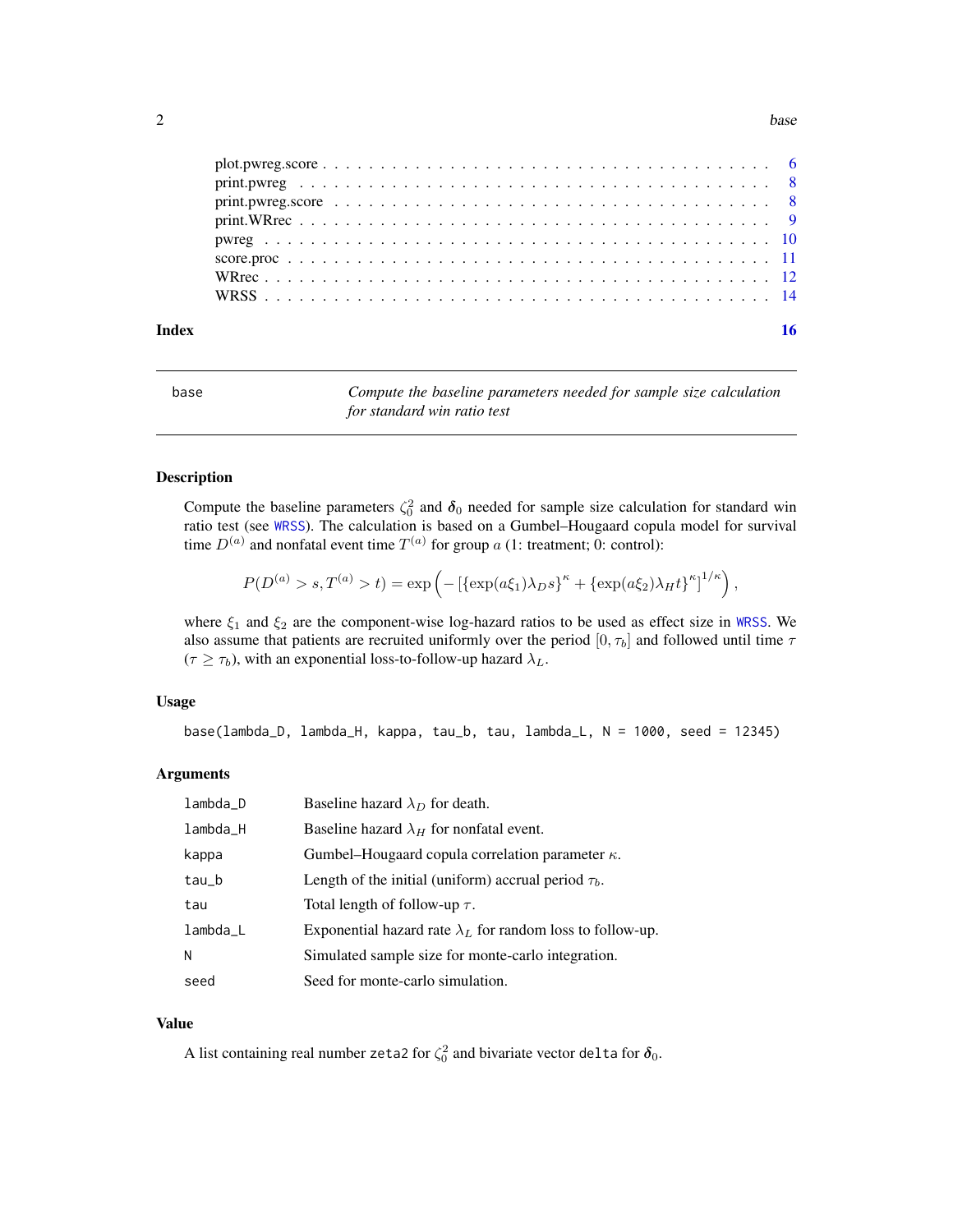#### <span id="page-2-0"></span> $gbc$  3

## References

Mao, L., Kim, K. and Miao, X. (2021). Sample size formula for general win ratio analysis. Biometrics, https://doi.org/10.1111/biom.13501.

#### See Also

[gumbel.est](#page-3-1), [WRSS](#page-13-1)

#### Examples

# see the example for WRSS

gbc *A subset of the German Breast Cancer study data*

#### Description

These are a subset of the German Breast Cancer study data.

#### Usage

gbc

## Format

A data frame with 985 rows and 12 variables:

id subject IDs time event times (months) status event status; 0:censoring, 1:death, 2:cancer recurrence hormone treatment indicator: 1=Hormone therapy; 2=standard therapy age age at diagnosis (years) menopause menopausal Status; 1=No; 2=Yes size tumor size grade tumor grade, 1-3 nodes number of nodes involved prog\_recp number of progesterone receptors

estrg\_recp number of estrogen receptors

#### References

Sauerbrei, W., Royston, P., Bojar, H., Schmoor, C. and Schumacher, M. (1999). Modelling the effects of standard prognostic factors in node-positive breast cancer. German Breast Cancer Study Group (GBSG). British Journal of Cancer, 79, 1752–1760.

Hosmer, D.W. and Lemeshow, S. and May, S. (2008) Applied Survival Analysis: Regression Modeling of Time to Event Data: Second Edition, John Wiley and Sons Inc., New York, NY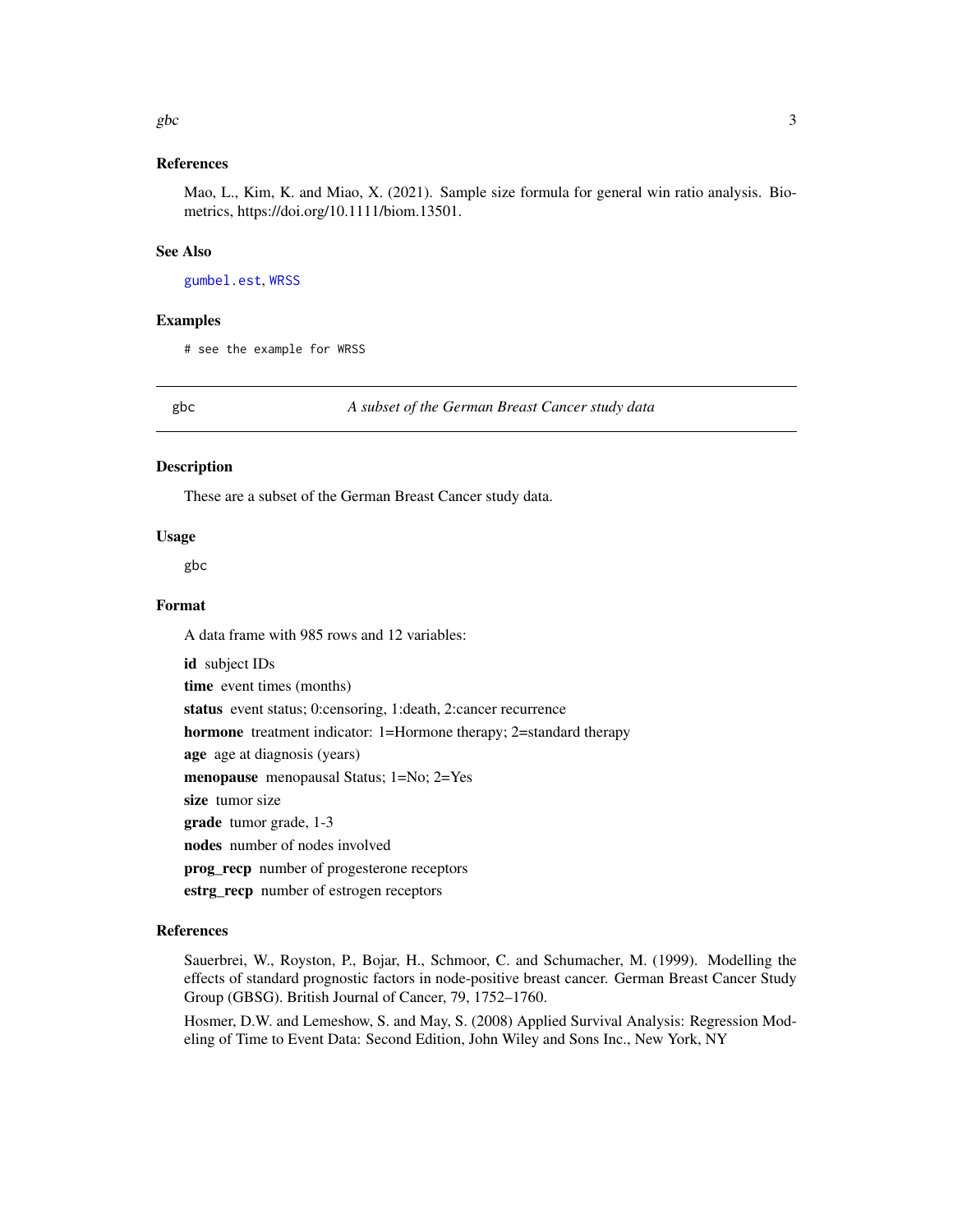<span id="page-3-1"></span><span id="page-3-0"></span>

Estimate baseline parameters in the Gumbel–Hougaard model described in [base](#page-1-1) for sample size calculation using pilot study data.

#### Usage

gumbel.est(id, time, status)

## Arguments

| id     | A vector of unique patient identifiers.                                                  |
|--------|------------------------------------------------------------------------------------------|
| time   | A numeric vector of event times.                                                         |
| status | A vector of event type variable; $2 =$ nonfatal event, $1 =$ death, and $0 =$ censoring. |

## Value

A list containing lambda\_D for  $\lambda_D$ , lambda\_H for  $\lambda_H$ , and kappa for  $\kappa$  in the Gumbel–Hougaard model.

#### References

Mao, L., Kim, K. and Miao, X. (2021). Sample size formula for general win ratio analysis. Biometrics, https://doi.org/10.1111/biom.13501.

## See Also

[base](#page-1-1), [WRSS](#page-13-1)

## Examples

# see the example for WRSS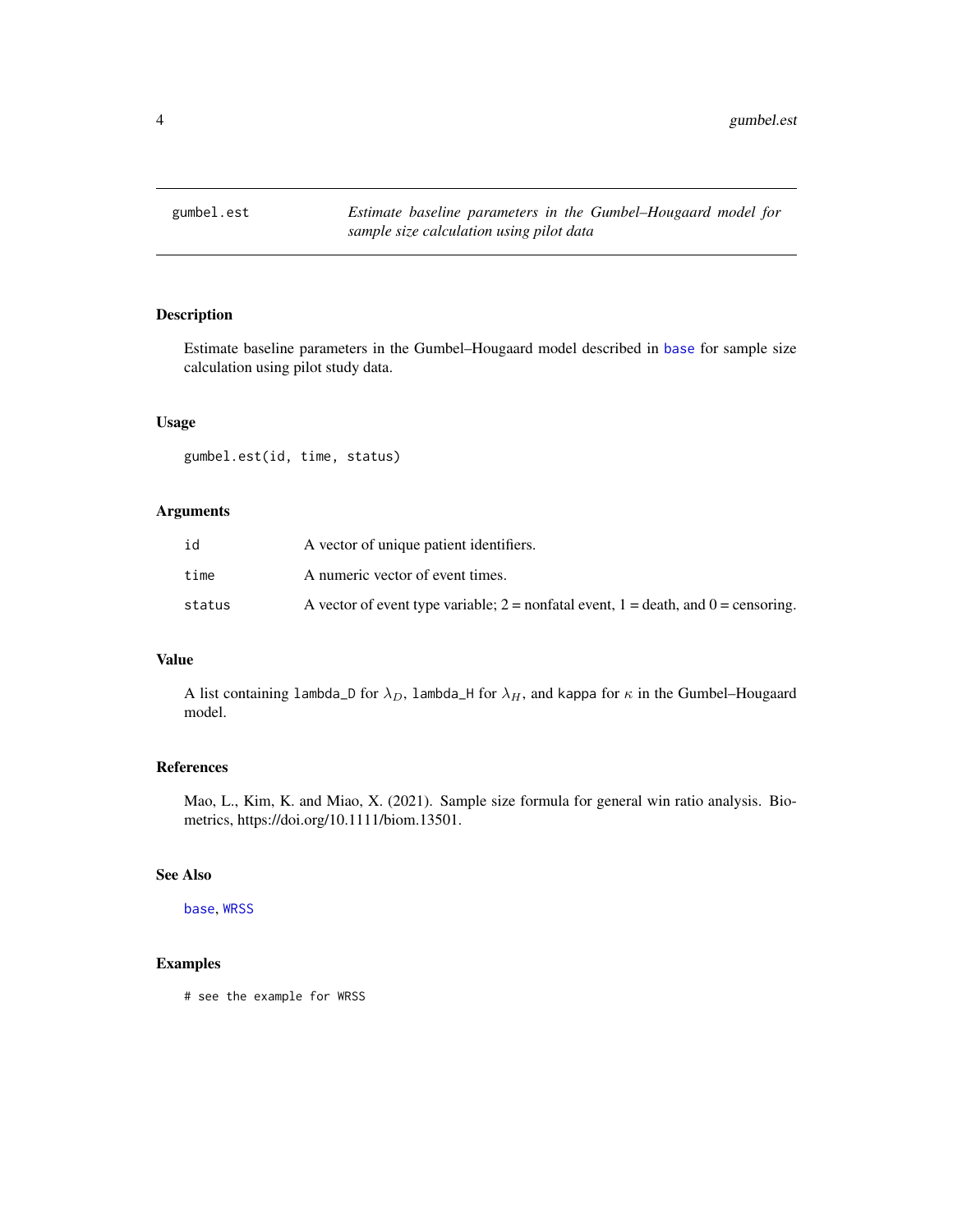<span id="page-4-0"></span>

These are data on a subgroup of 426 high-risk non-ischemic patients in the HF-ACTION study.

#### Usage

hfaction\_cpx9

#### Format

A data frame with 1,448 rows and 5 variables:

patid patient ID

time event times (months)

status event status; 0:censoring, 1:death, 2:hospitalization

trt\_ab treatment indicator: 1: exercise training, 0: usual care

age60 1: 60 years or older, 0: less than 60 years old

#### References

O'Connor, C. M., Whellan, D. J., Lee, K. L., Keteyian, S. J., Cooper, L. S., Ellis, S. J., Leifer, E. S., Kraus, W. E., Kitzman, D. W., Blumenthal, J. A. et al. (2009). Efficacy and safety of exercise training in patients with chronic heart failure: HF-ACTION randomized controlled trial. Journal of the American Medical Association, 301, 1439–1450.

non\_ischemic *A subset of the HF-ACTION study data on non-ischemic heart failure patients with full covariate measurement.*

#### Description

These are a subset of the data on 451 non-ischemic patients in the HF-ACTION study will complete baseline covariates.

#### Usage

non\_ischemic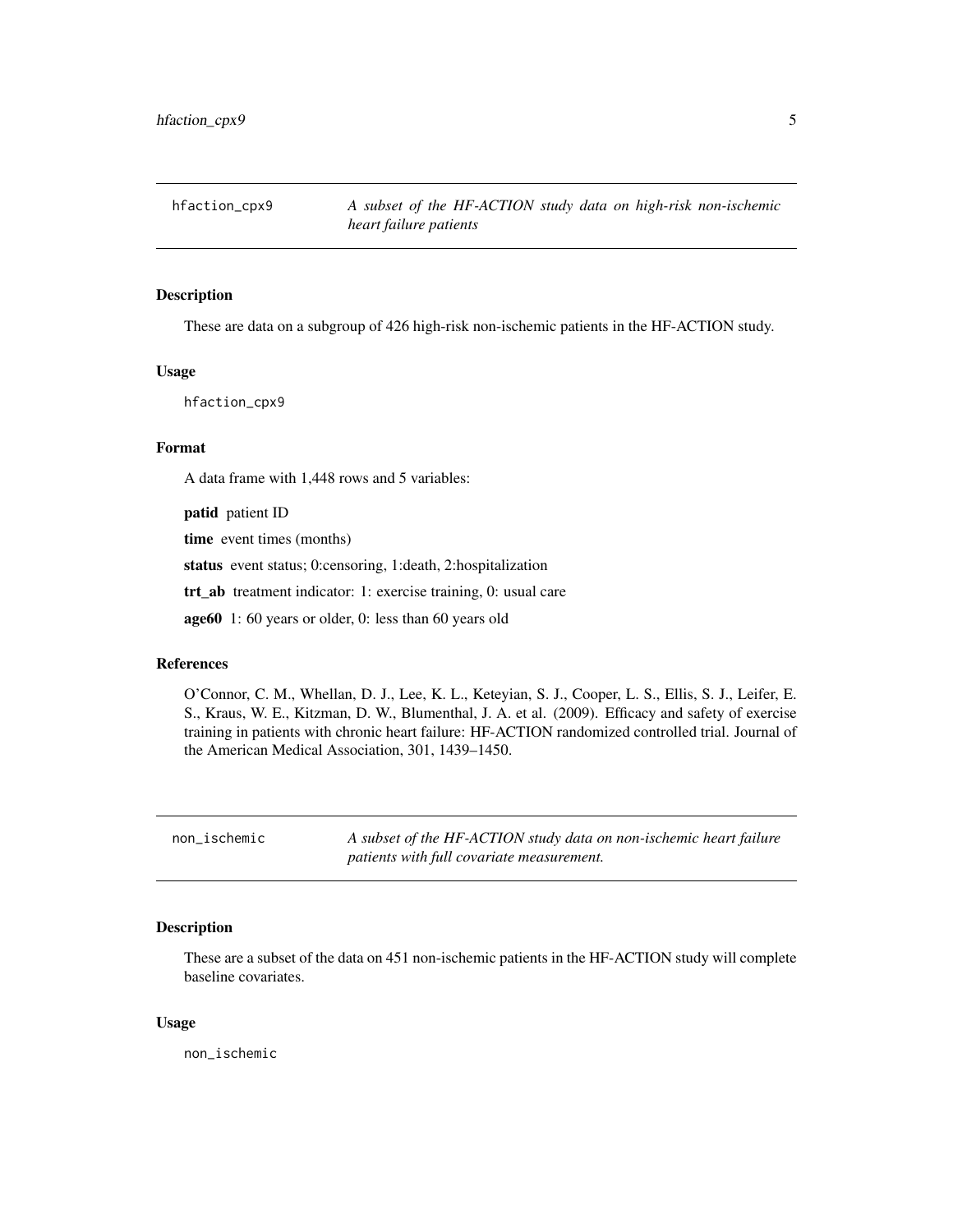<span id="page-5-0"></span>6 plot.pwreg.score

## Format

A data frame with 751 rows and 16 variables:

ID subject IDs time event times (days) status event status; 0:censoring, 1:death, 2:hospitalization trt\_ab treatment indicator: 1=exercise training; 0=usual care age patient age in years sex 1=female; 2=male Black.vs.White 1=black; 0=otherwise Other.vs.White 1=race other than black or white; 0=otherwise bmi body mass index bipllvef (biplane) left-ventricular ejection fraction hyperten indicator for history of hypertension COPD indicator for history of COPD diabetes indicator for history of diabetes acei indicator for current use of ACE inhibitors betab indicator for current use of beta blockers smokecurr indicator for current smoker

## References

O'Connor, C. M., Whellan, D. J., Lee, K. L., Keteyian, S. J., Cooper, L. S., Ellis, S. J., Leifer, E. S., Kraus, W. E., Kitzman, D. W., Blumenthal, J. A. et al. (2009). Efficacy and safety of exercise training in patients with chronic heart failure: HF-ACTION randomized controlled trial. Journal of the American Medical Association, 301, 1439–1450.

plot.pwreg.score *Plot the standardized score processes*

#### Description

Plot the standardized score processes.

## Usage

```
## S3 method for class 'pwreg.score'
plot(
  x,
  k,
  xlab = "Time",
 ylab = "Standardized score",
```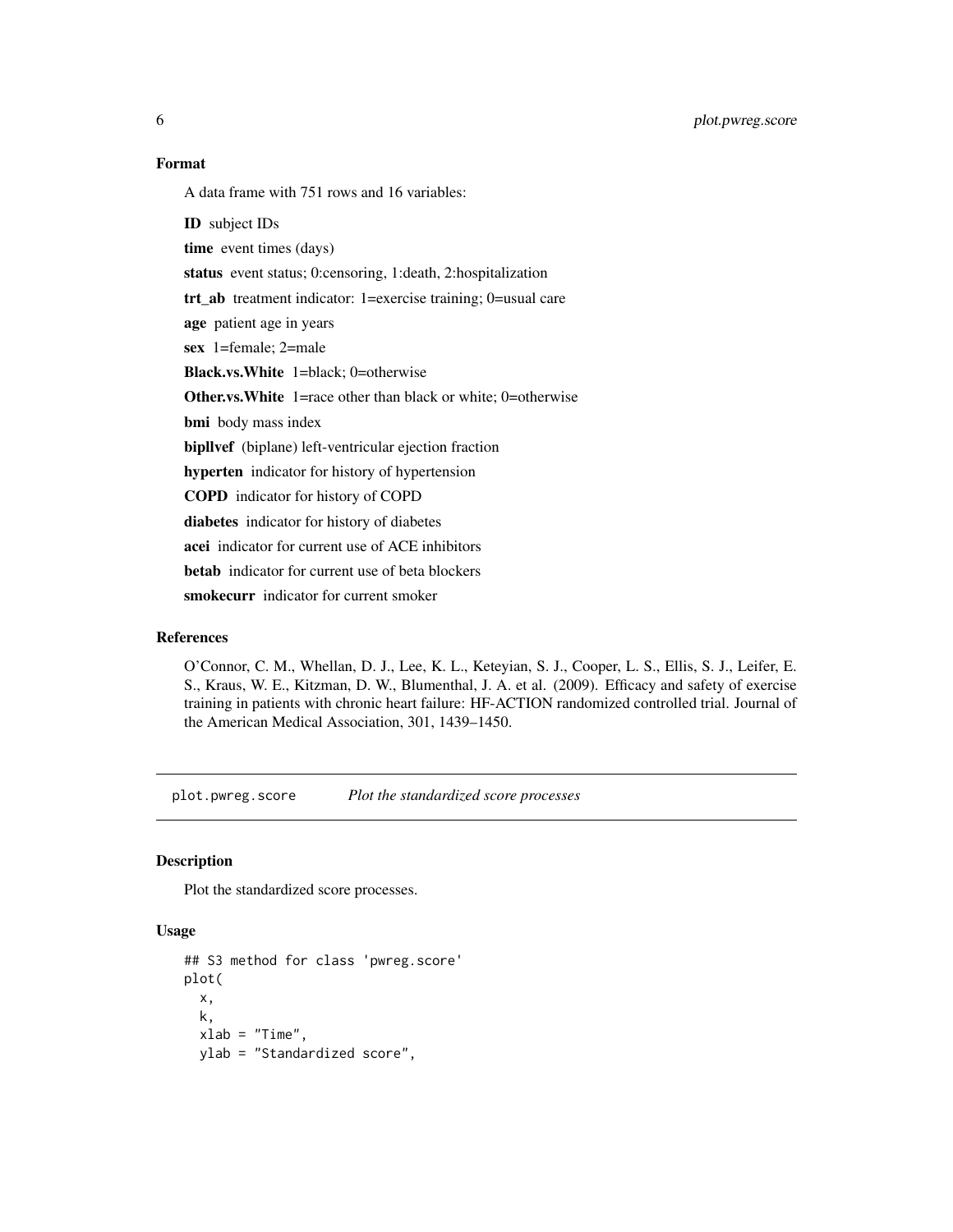## <span id="page-6-0"></span>plot.pwreg.score 7

```
\frac{1}{1}frame.plot = TRUE,
 add = FALSE,ylim = c(-3, 3),xlim = NULL,1wd = 1,...
)
```
## Arguments

| $\mathsf{x}$ | an object of class pwreg. score.                                                                                                                                                        |
|--------------|-----------------------------------------------------------------------------------------------------------------------------------------------------------------------------------------|
| k            | A positive integer indicating the order of covariate to be plotted. For example,<br>k=3 requests the standardized score process for the third covariate in the covari-<br>ate matrix Z. |
| xlab         | a title for the x axis.                                                                                                                                                                 |
| ylab         | a title for the y axis.                                                                                                                                                                 |
| lty          | the line type. Default is 1.                                                                                                                                                            |
| frame.plot   | a logical variable indicating if a frame should be drawn in the 1D case.                                                                                                                |
| add          | a logical variable indicating whether add to current plot?                                                                                                                              |
| ylim         | a vector indicating the range of y-axis. Default is $(-3,3)$ .                                                                                                                          |
| xlim         | a vector indicating the range of x-axis. Default is NULL.                                                                                                                               |
| lwd          | the line width, a positive number. Default is 1.                                                                                                                                        |
| $\ddots$     | further arguments passed to or from other methods                                                                                                                                       |

## Value

A plot of the standardized score process for object pwreg.score.

## See Also

[score.proc](#page-10-1)

## Examples

# see the example for score.proc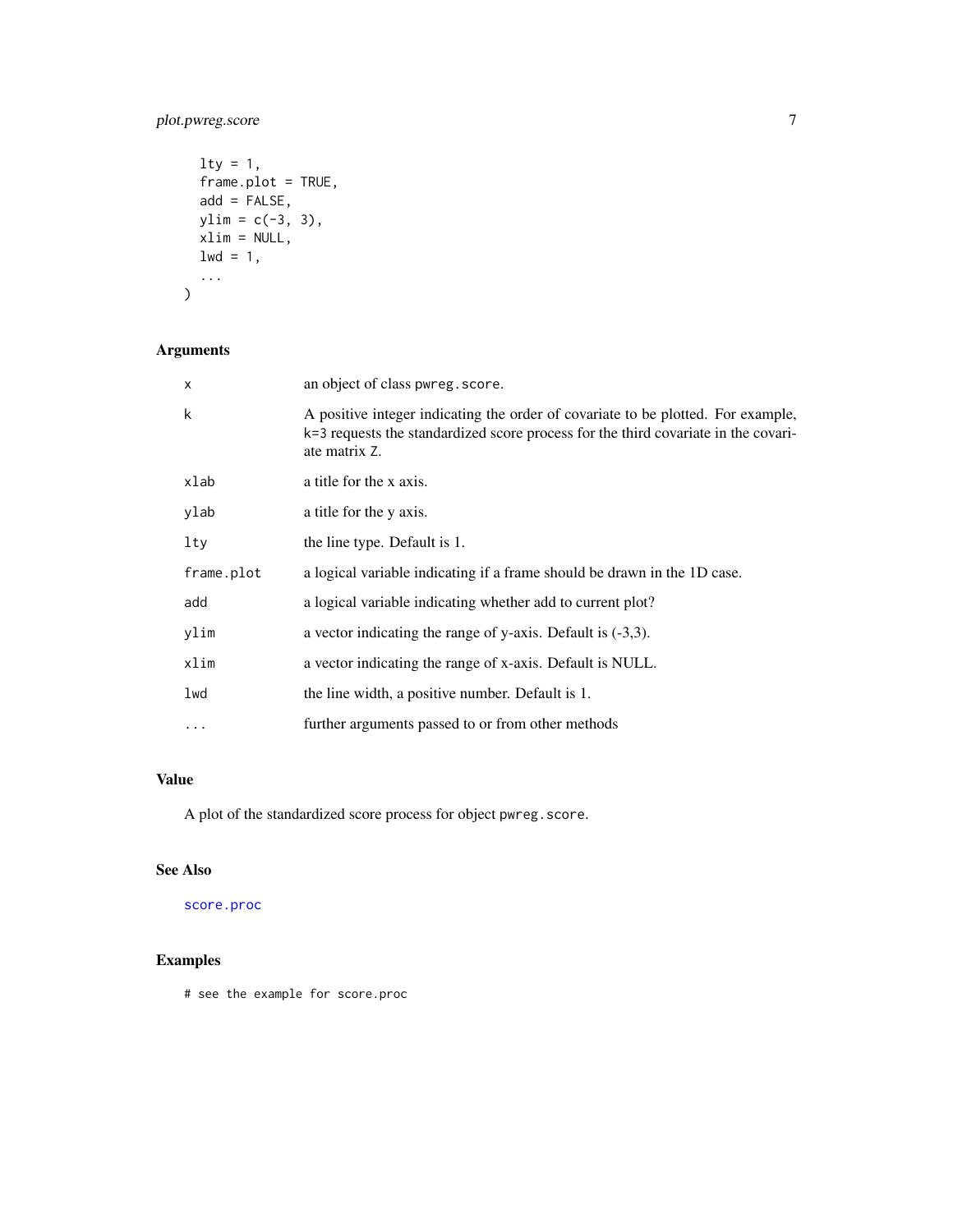<span id="page-7-1"></span><span id="page-7-0"></span>

Print the results of the proportional win-fractions regression model.

#### Usage

```
## S3 method for class 'pwreg'
print(x, \ldots)
```
## Arguments

|          | an object of class pwreg.                         |
|----------|---------------------------------------------------|
| $\cdots$ | further arguments passed to or from other methods |

## Value

Print the results of pwreg object

#### See Also

[pwreg](#page-9-1)

## Examples

# see the example for pwreg

print.pwreg.score *Print information on the content of the pwreg.score object*

## Description

Print information on the content of the pwreg.score object

## Usage

```
## S3 method for class 'pwreg.score'
print(x, ...)
```
## Arguments

|   | A object of class pwreg.score.                     |
|---|----------------------------------------------------|
| . | further arguments passed to or from other methods. |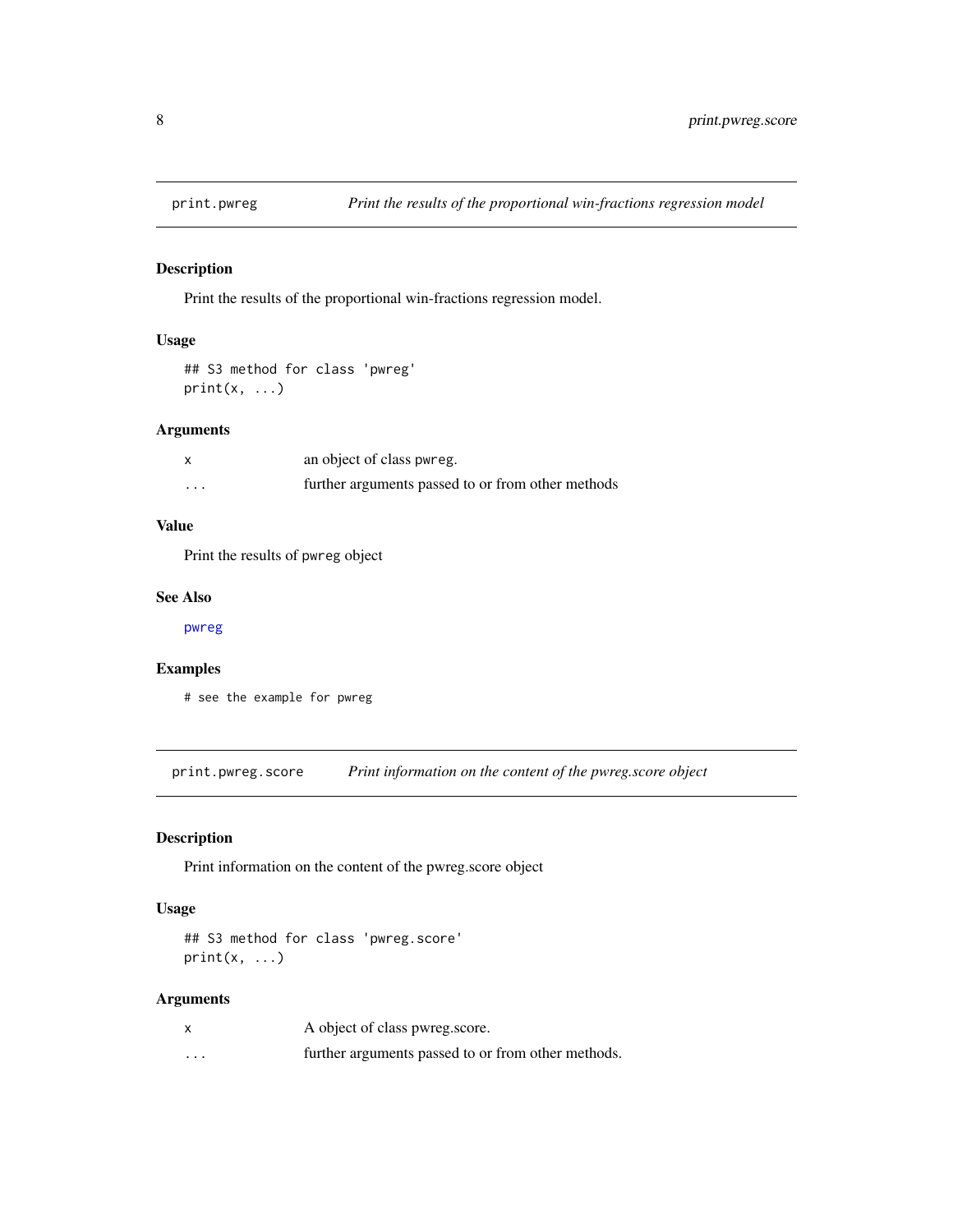## <span id="page-8-0"></span>print. WRrec 9

## Value

Print the results of pwreg. score object.

## See Also

[score.proc](#page-10-1)

## Examples

# see the example for score.proc

<span id="page-8-1"></span>print.WRrec *Print the results of the two-sample recurrent-event win ratio analysis*

## Description

Print the results of the two-sample recurrent-event win ratio analysis.

## Usage

## S3 method for class 'WRrec'  $print(x, \ldots)$ 

## Arguments

|                         | an object of class WR rec.                         |
|-------------------------|----------------------------------------------------|
| $\cdot$ $\cdot$ $\cdot$ | further arguments passed to or from other methods. |

## Value

Print the results of WRrec object.

## See Also

[WRrec](#page-11-1)

## Examples

# see the example for WRrec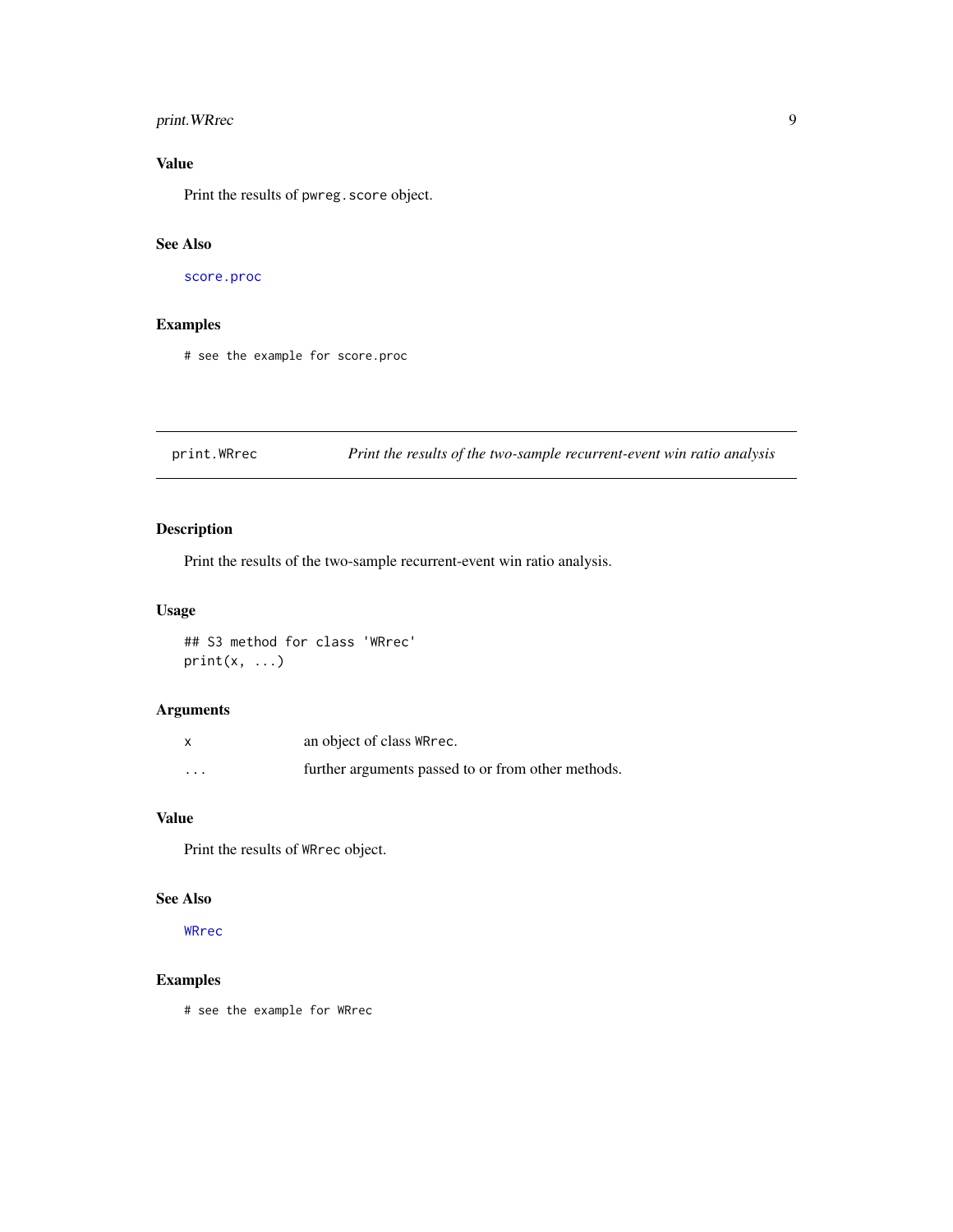<span id="page-9-1"></span><span id="page-9-0"></span>

Fit a standard proportional win-fractions (PW) regression model.

#### Usage

```
pwreg(
  ID,
  time,
  status,
  Z,
  rho = \theta,
  strata = NULL,
  fixedL = TRUE,eps = 1e-04,
  maxiter = 50
\mathcal{L}
```
## Arguments

| ID      | a vector of unique subject-level identifiers.                                                                                                                                                                                      |
|---------|------------------------------------------------------------------------------------------------------------------------------------------------------------------------------------------------------------------------------------|
| time    | a vector of event times.                                                                                                                                                                                                           |
| status  | a vector of event type labels. 0: censoring, 1: death and 2: non-fatal event.                                                                                                                                                      |
| 7       | a matrix or a vector of covariates.                                                                                                                                                                                                |
| rho     | a non-negative number as the power of the survival function used in the weight.<br>Default (rho=0) is recommended. If there is a 'strata' argument, then 'rho' is<br>ignored.                                                      |
| strata  | a vector of stratifying variable if a stratified model is desired.                                                                                                                                                                 |
| fixedL  | logical variable indicating which variance estimator to be used. If 'TRUE', the<br>type I variance estimator (for a small number strata) is used; otherwise the type<br>II variance estimator (for a large number strata) is used. |
| eps     | precision for the convergence of Newton-Raphson algorithm.                                                                                                                                                                         |
| maxiter | maximum number of iterations allow for the Newton-Raphson algorithm.                                                                                                                                                               |

## Value

An object of class pwreg with the following components. beta:a vector of estimated regression coefficients. Var:estimated covariance matrix for beta. conv: boolean variable indicating whether the algorithm converged within the maximum number of iterations.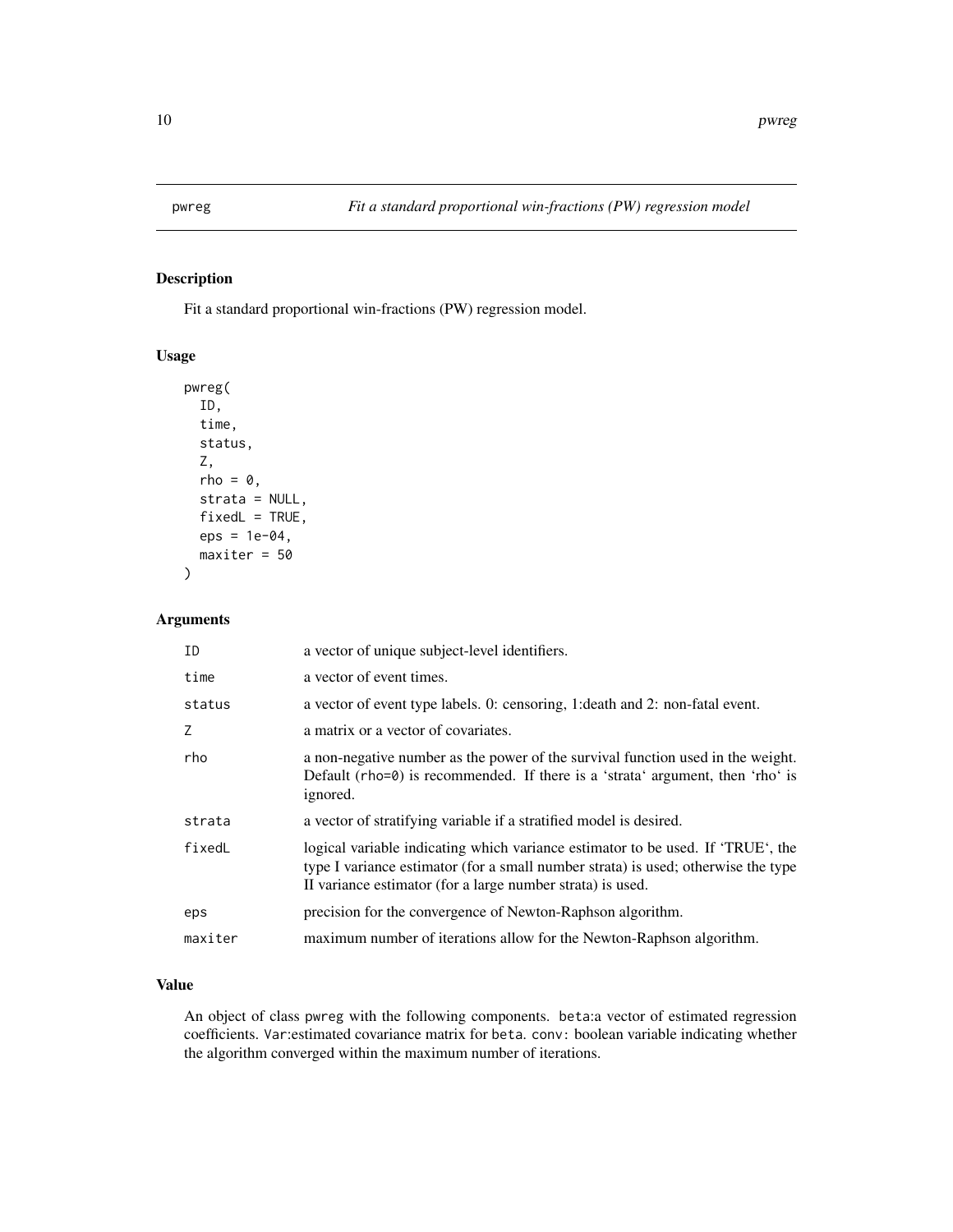## <span id="page-10-0"></span>score.proc 11

#### References

Mao, L. and Wang, T. (2020). A class of proportional win-fractions regression models for composite outcomes. Biometrics, 10.1111/biom.13382

Wang, T. and Mao, L. (2021+). Stratified Proportional Win-fractions Regression Analysis.

#### See Also

[score.proc](#page-10-1), [print.pwreg](#page-7-1)

#### Examples

```
library(WR)
head(non_ischemic)
id_unique <-unique(non_ischemic$ID)
# Randomly sample 200 subjects from non_ischemic data
set.seed(2019)
id_sample <- sample(id_unique, 200)
non_ischemic_reduce <- non_ischemic[non_ischemic$ID %in% id_sample, ]
# Use the reduced non_ischemic data for analysis
nr <- nrow(non_ischemic_reduce)
p <- ncol(non_ischemic_reduce)-3
ID <- non_ischemic_reduce[,"ID"]
time <- non_ischemic_reduce[,"time"]
status <- non_ischemic_reduce[,"status"]
Z <- as.matrix(non_ischemic_reduce[,4:(3+p)],nr,p)
## unstratified analysis
pwreg.obj <- pwreg(time=time,status=status,Z=Z,ID=ID)
print(pwreg.obj)
## Not run:
## stratified PW by sex
sex<-Z[,3]
## take out sex from the covariate matrix
Z1 < -Z[\,-3]pwreg.obj1 <- pwreg(time=time,status=status,Z=Z1,ID=ID,strata=sex)
print(pwreg.obj1)
## End(Not run)
```
<span id="page-10-1"></span>score.proc *Computes the standardized score processes*

#### Description

Computes the standarized score processes for the covariates.

#### Usage

 $score.proc(obj, t = NULL)$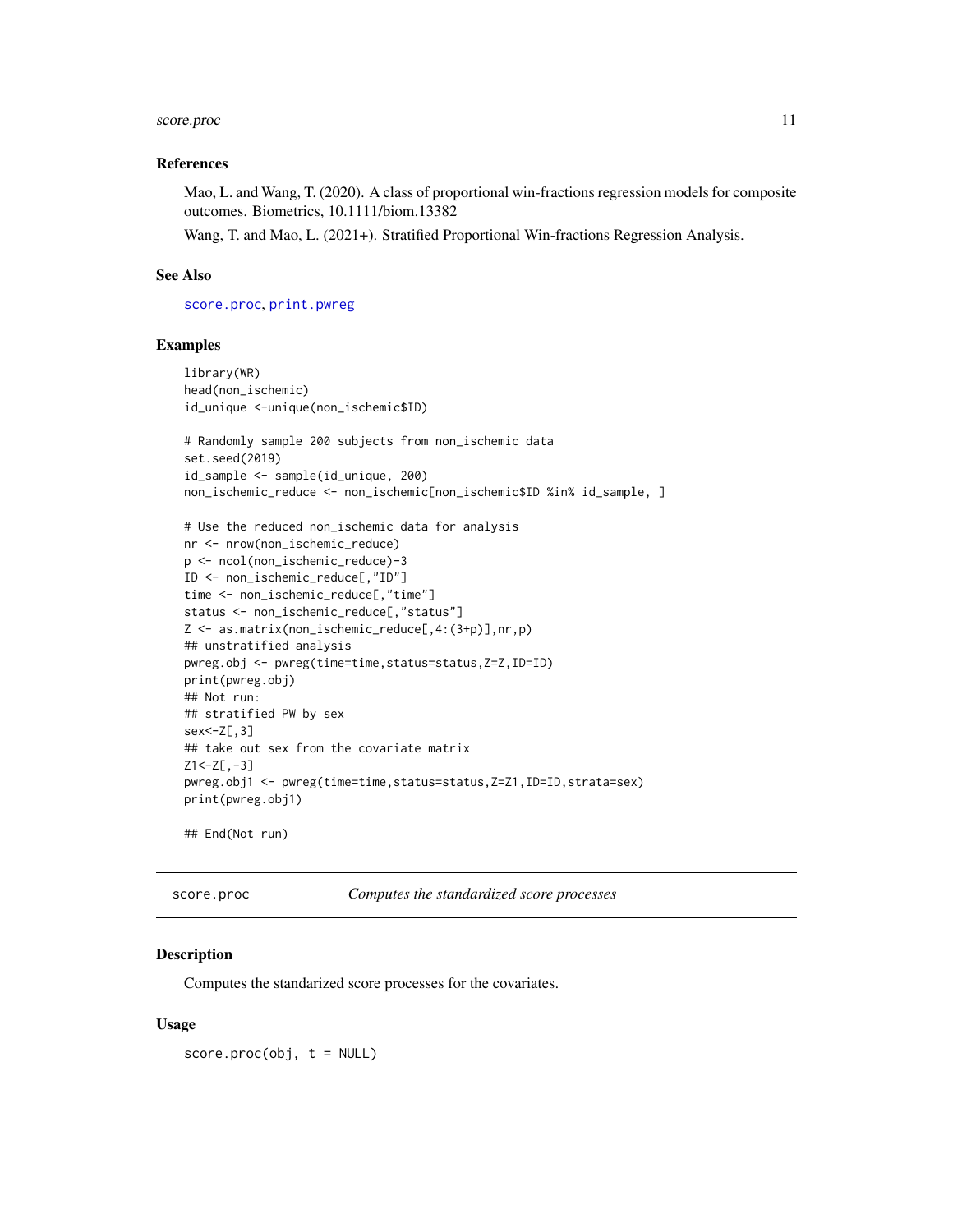<span id="page-11-0"></span>12 WRrec

#### **Arguments**

| obi | an object of class pwreg.                                                           |
|-----|-------------------------------------------------------------------------------------|
|     | a vector containing times. If not specified, the function will use all unique event |
|     | times from the data.                                                                |

## Value

An object of class pwreg. score consisting of  $t:$  a vector of times; and score: a matrix whose rows are the standardized score processes as a function of t.

#### References

Mao, L. and Wang, T. (2020). A class of proportional win-fractions regression models for composite outcomes. Biometrics, 10.1111/biom.13382

## See Also

[pwreg](#page-9-1), [print.pwreg](#page-7-1)

#### Examples

library(WR) head(non\_ischemic)

```
# Randomly sample 200 subjects from non_ischemic data
id_unique <-unique(non_ischemic$ID)
set.seed(2019)
id_sample <- sample(id_unique, 200)
non_ischemic_reduce <- non_ischemic[non_ischemic$ID %in% id_sample, ]
```

```
# Use the reduced non_ischemic data for analysis
nr <- nrow(non_ischemic_reduce)
p <- ncol(non_ischemic_reduce)-3
ID <- non_ischemic_reduce[,"ID"]
time <- non_ischemic_reduce[,"time"]
status <- non_ischemic_reduce[,"status"]
Z <- as.matrix(non_ischemic_reduce[,4:(3+p)],nr,p)
pwreg.obj <- pwreg(time=time,status=status,Z=Z,ID=ID)
score.obj <- score.proc(pwreg.obj)
#plot the standardized score process for the first covariate
plot(score.obj, k = 1)
```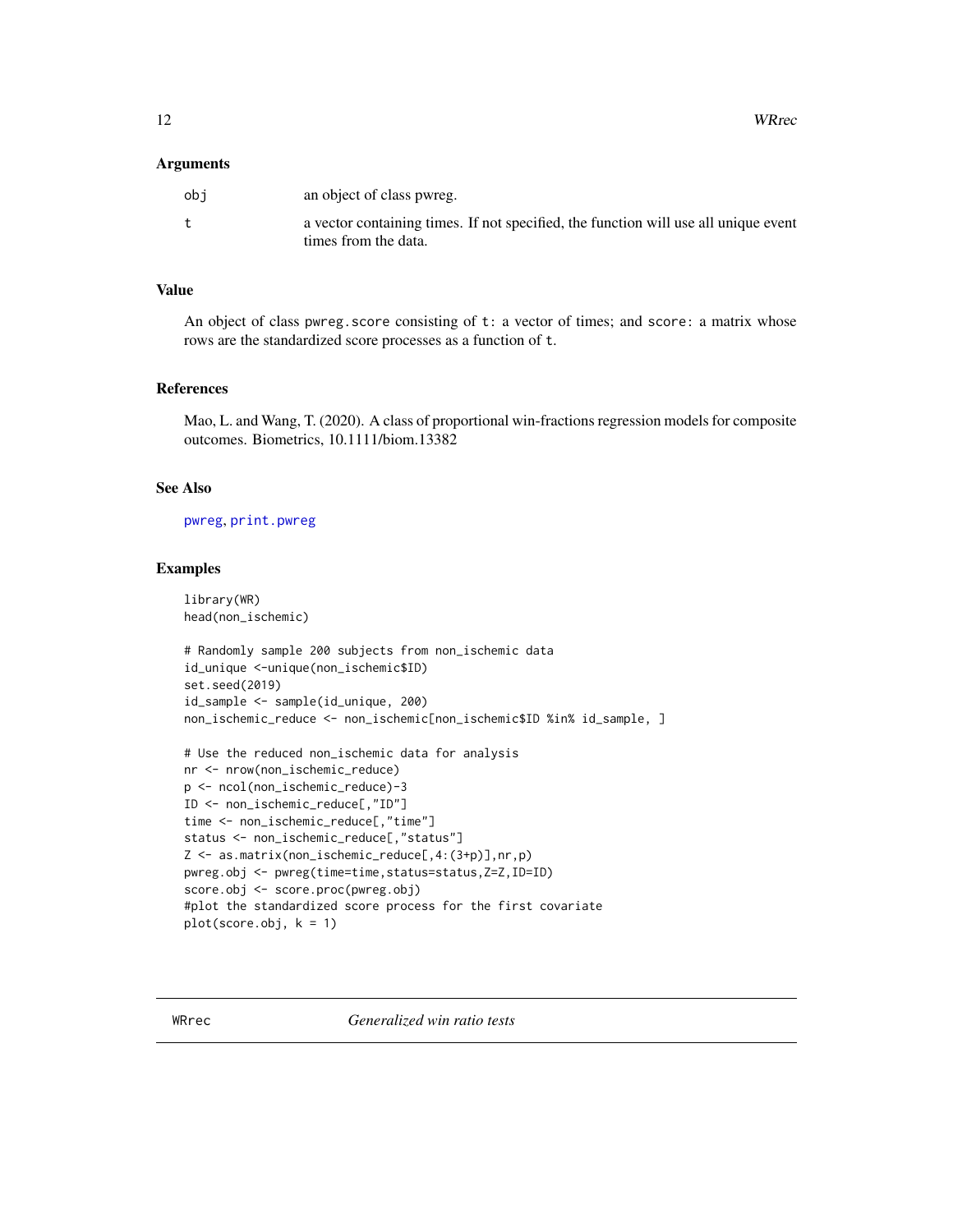#### WRrec 13

## Description

Perform stratified two-sample test of possibly recurrent nonfatal event and death using the recommended last-event assisted win ratio (LWR), and/or naive win ratio (NWR) and first-event assisted win ratio (FWR) (Mao et al., 2022). The LWR and FWR reduce to the standard win ratio of Pocock et al. (2012).

#### Usage

```
WRrec(ID, time, status, trt, strata = NULL, naive = FALSE)
```
#### Arguments

| ID     | A vector of unique patient identifiers.                                                                            |
|--------|--------------------------------------------------------------------------------------------------------------------|
| time   | A numeric vector of event times.                                                                                   |
| status | A vector of event type variable; $2$ = recurrent event, $1$ = death, and $0$ = censoring.                          |
| trt    | A vector of binary treatment indicators.                                                                           |
| strata | A vector of categorical variable for strata; Default is NULL, which leads to<br>unstratified analysis.             |
| naive  | If TRUE, results for NWR and FWR will be provided in addition to LWR; De-<br>fault is FALSE, which gives LWR only. |

#### Value

An object of class WRrec, which contains the following elements.

| theta                  | A bivariate vector of win/loss fractions by LWR.      |
|------------------------|-------------------------------------------------------|
| log.WR, se             | Log-win ratio estimate and its standard error by LWR. |
| pval                   | <i>p</i> -value by the LWR test.                      |
| theta.naive            | A bivariate vector of win/loss fractions by NWR.      |
| log.WR.naive, se.naive |                                                       |
|                        | Log-win ratio estimate and its standard error by NWR. |
| theta.FI               | A bivariate vector of win/loss fractions by FWR.      |
| log.WR.FI, se.FI       |                                                       |
|                        | Log-win ratio estimate and its standard error by FWR. |

...

#### References

Mao, L., Kim, K. and Li, Y. (2022). On recurrent-event win ratio. Statistical Methods in Medical Research, under review.

Pocock, S., Ariti, C., Collier, T., and Wang, D. (2012). The win ratio: a new approach to the analysis of composite endpoints in clinical trials based on clinical priorities. European Heart Journal, 33, 176–182.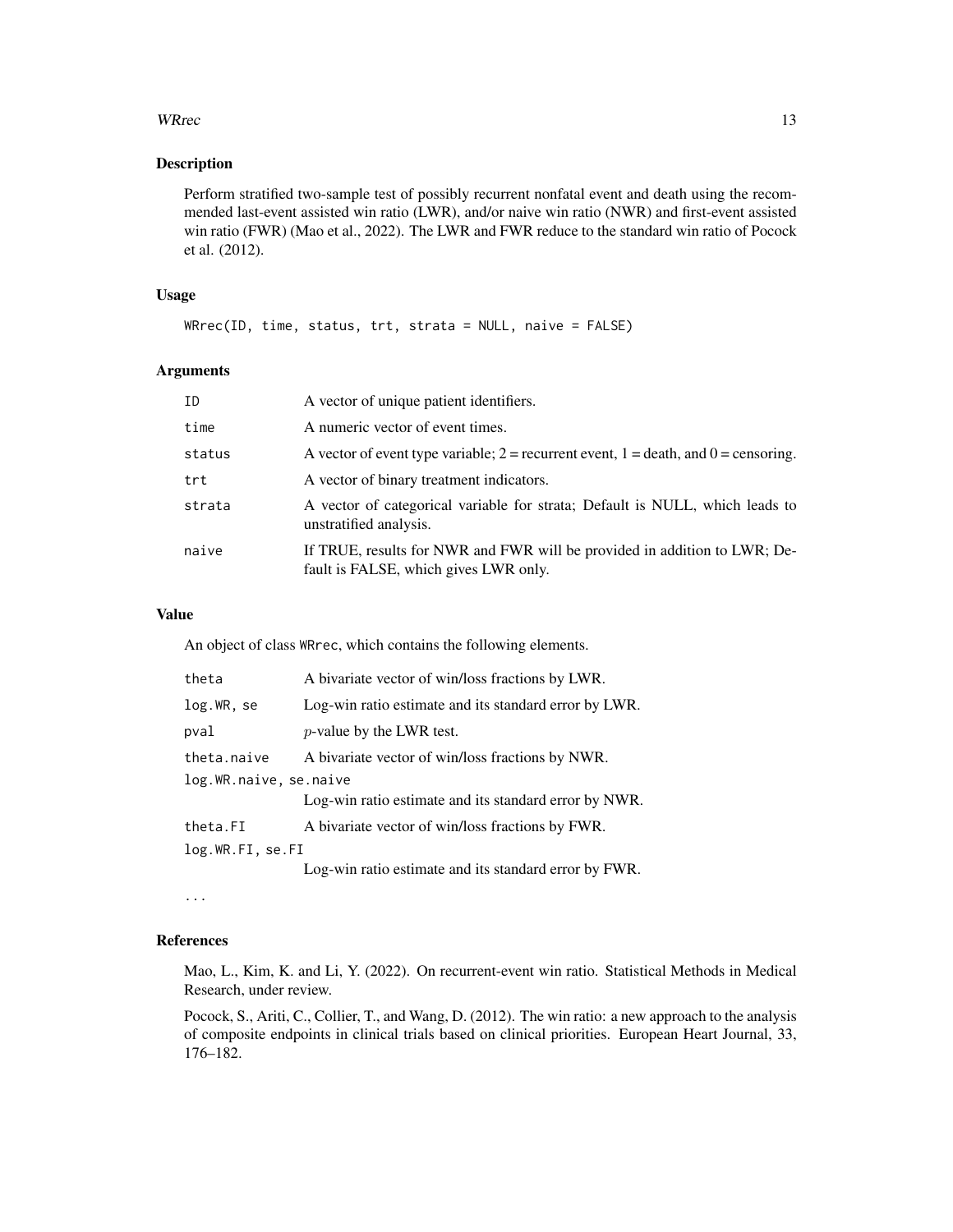## See Also

[print.WRrec](#page-8-1).

#### Examples

```
## load the HF-ACTION trial data
library(WR)
head(hfaction_cpx9)
dat<-hfaction_cpx9
## Comparing exercise training to usual care by LWR, FWR, and NWR
obj<-WRrec(ID=dat$patid,time=dat$time,status=dat$status,
          trt=dat$trt_ab,strata=dat$age60,naive=TRUE)
## print the results
obj
```
<span id="page-13-1"></span>WRSS *Compute the sample size for standard win ratio test*

## Description

Compute the sample size for standard win ratio test.

#### Usage

```
WRSS(xi, bparam, q = 0.5, alpha = 0.05, side = 2, power = 0.8)
```
## Arguments

| хi     | A bivariate vector of hypothesized component-wise (treatment-to-control) log-<br>hazard ratios under the Gumbel–Hougaard copula model described in base. |
|--------|----------------------------------------------------------------------------------------------------------------------------------------------------------|
| bparam | A list containing baseline parameters zeta2 for $\zeta_0^2$ and delta for $\delta_0$ ; Can di-<br>rectly use the output of base.                         |
| q      | Proportion of patients assigned to treatment.                                                                                                            |
| alpha  | Type I error rate.                                                                                                                                       |
| side   | 2-sided or 1-sided test.                                                                                                                                 |
| power  | Target power.                                                                                                                                            |

## Value

A list containing n, the computed sample size.

#### References

Mao, L., Kim, K. and Miao, X. (2021). Sample size formula for general win ratio analysis. Biometrics, https://doi.org/10.1111/biom.13501.

<span id="page-13-0"></span>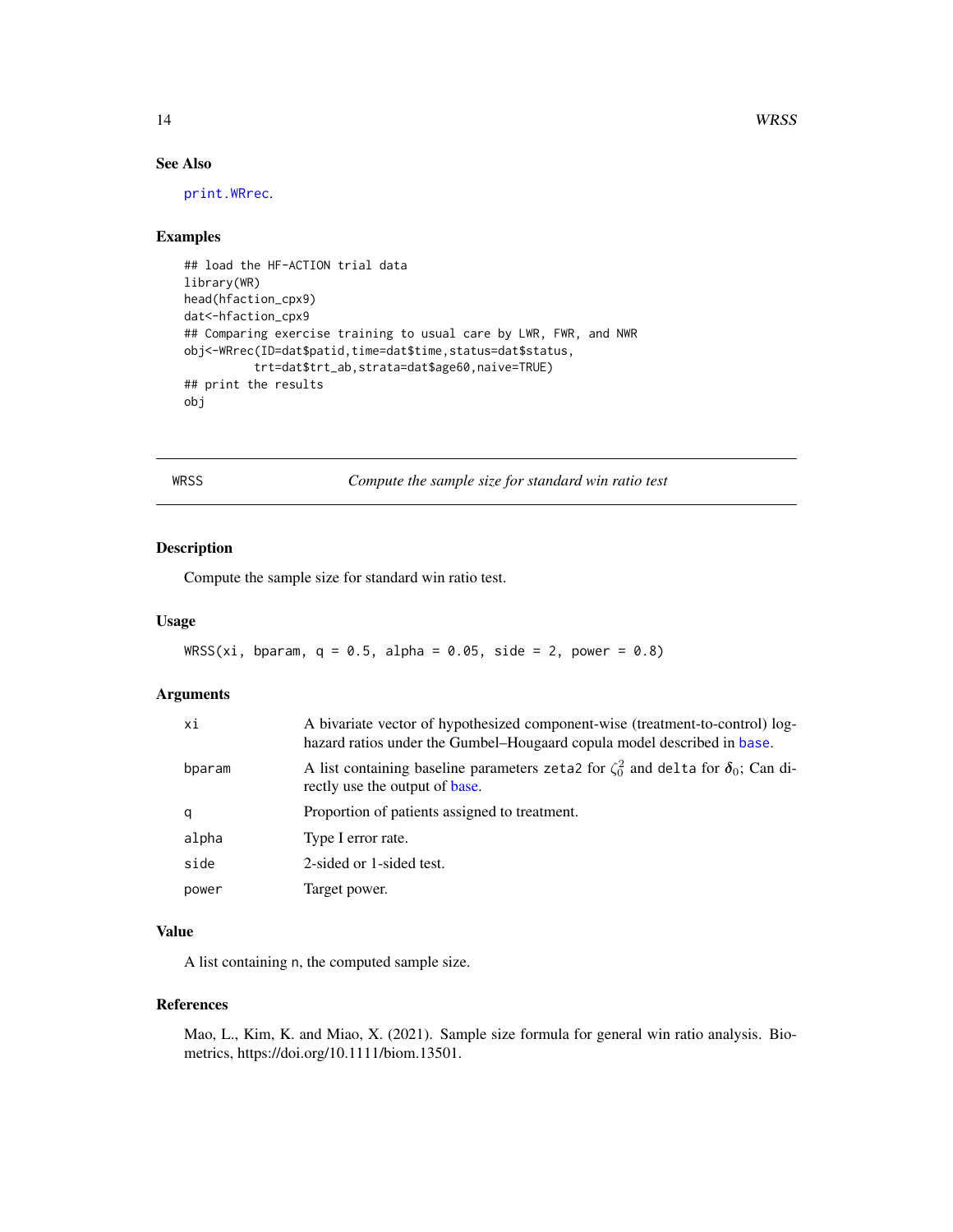#### <span id="page-14-0"></span> $WRSS$  15

## See Also

[gumbel.est](#page-3-1), [base](#page-1-1)

#### Examples

```
# The following is not run in package checking to save time.
## Not run:
## load the package and pilot dataset
library(WR)
head(hfaction_cpx9)
dat<-hfaction_cpx9
## subset to control group
pilot<-dat[dat$trt_ab==0,]
## get the data ready for gumbel.est()
id<-pilot$patid
## convert time from month to year
time<-pilot$time/12
status<-pilot$status
## compute the baseline parameters for the Gumbel--Hougaard
## copula for death and hospitalization
gum<-gumbel.est(id, time, status)
## get the baseline parameters
lambda_D<-gum$lambda_D
lambda_H<-gum$lambda_H
kappa<-gum$kappa
## set up design parameters and use base()
## to calculate bparam for WRSS()
# max follow-up 4 years
tau<-4# 3 years of initial accrual
tau_b < -3# loss to follow-up rate
lambda_L=0.05
# compute the baseline parameters
bparam<-base(lambda_D,lambda_H,kappa,tau_b,tau,lambda_L)
bparam
## sample size with power=0.8 under hazard ratios
## 0.9 and 0.8 for death and hospitalization, respectively.
WRSS(xi=log(c(0.9,0.8)),bparam=bparam,q=0.5,alpha=0.05,
    power=0.8)$n
## sample size under the same set-up but with power 0.9
WRSS(xi=log(c(0.9,0.8)),bparam=bparam,q=0.5,alpha=0.05,
    power=0.9)$n
```
## End(Not run)